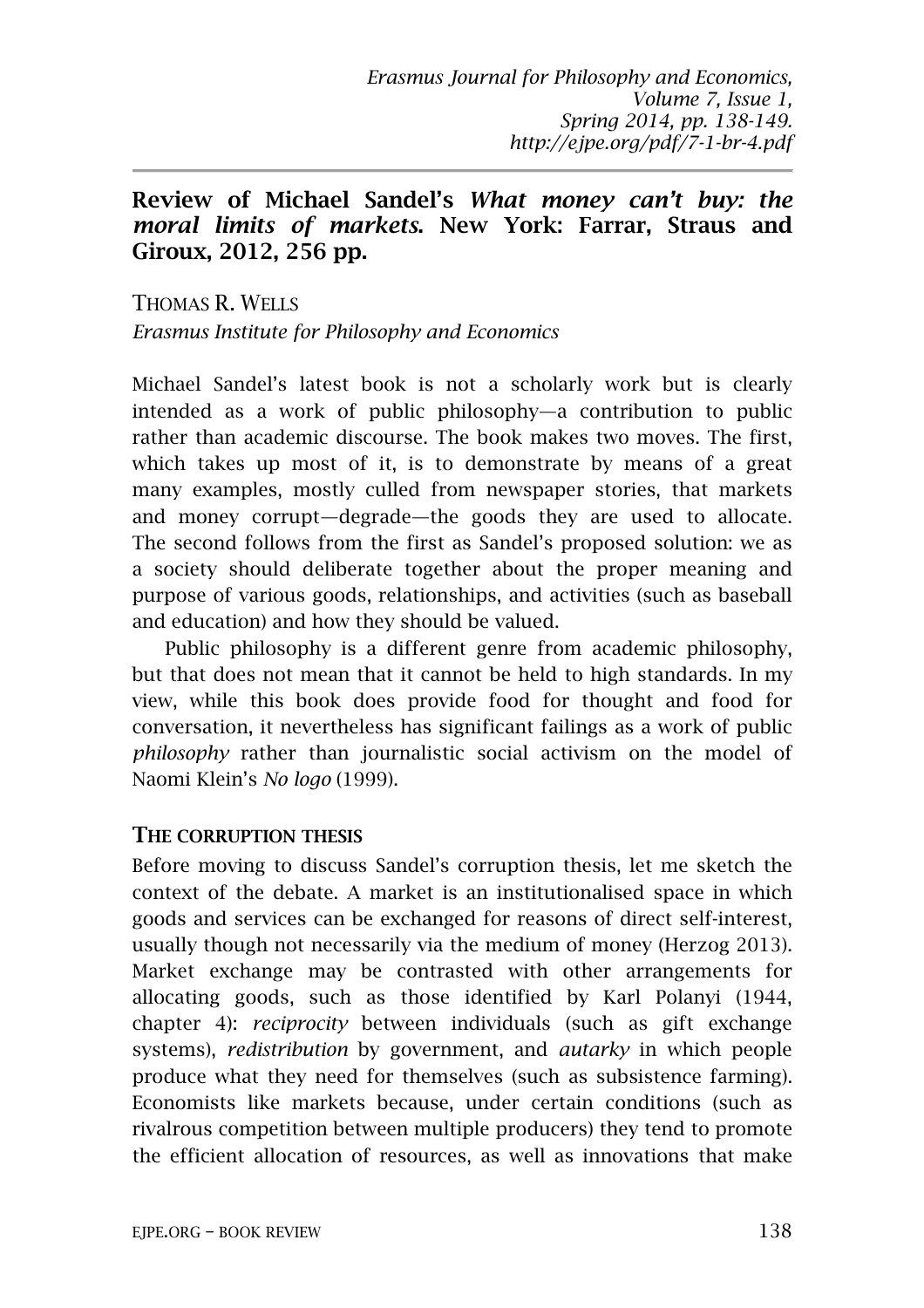those resources go further. The story of the world's increasing material prosperity over the last few hundred years is the story (Adam Smith's story) of the rise of markets, which have allowed individuals to meet more of their wants and needs than ever before, and, *through taxation*, have also permitted an enormous expansion in the provision of public services by governments (education, health, security, law, transport infrastructure, and so on). The practical success of the market economy is sometimes taken to imply that, other things being equal, markets are the best way of organising the production and distribution of everything. But are other things equal? The critique of the market comes from three directions.

Economists themselves are the first to point out the limits of markets. They recognise that the conditions for a successful market are actually quite demanding, and that where they are not met, such as in the case of 'natural monopolies' or public goods, alternative institutional arrangements may well perform better. For example, while it is possible to have drinking water supplied by competing fleets of tankers, and this is something one actually finds in cities in poor countries, it is far cheaper to have a single—regulated or publicly owned—water utility company running a pipe network. (This is why drinking water costs less in London than in the slums of Manila, Jakarta, or Nairobi.) Another example is the economic justification for firms themselves (Coase 1937). Although firms obviously buy their inputs and sell their products in markets, their internal organisation is a bureaucratic command economy whose operations are carefully shielded from the market. That is largely because contractual relationships between self-interested strangers often impose high transaction costs that make them uneconomical. Economists thus use the instrumental criterion of *efficiency* to draw the limits of the market. Markets should only be used where they are more efficient than other arrangements.

In contrast to economists, moral philosophers have tended to focus on the *fairness* of market arrangements, especially with whether they produce (outcome) inequality or are characterised by (procedural) exploitation. Take inequality first. On the one hand markets generate inequality in wealth as a by-product of the competition that drives them. On the other hand, markets work by discriminating between different people's wants on the basis of their willingness-to-pay, which has an obvious relation to their ability-to-pay. Thus, while markets may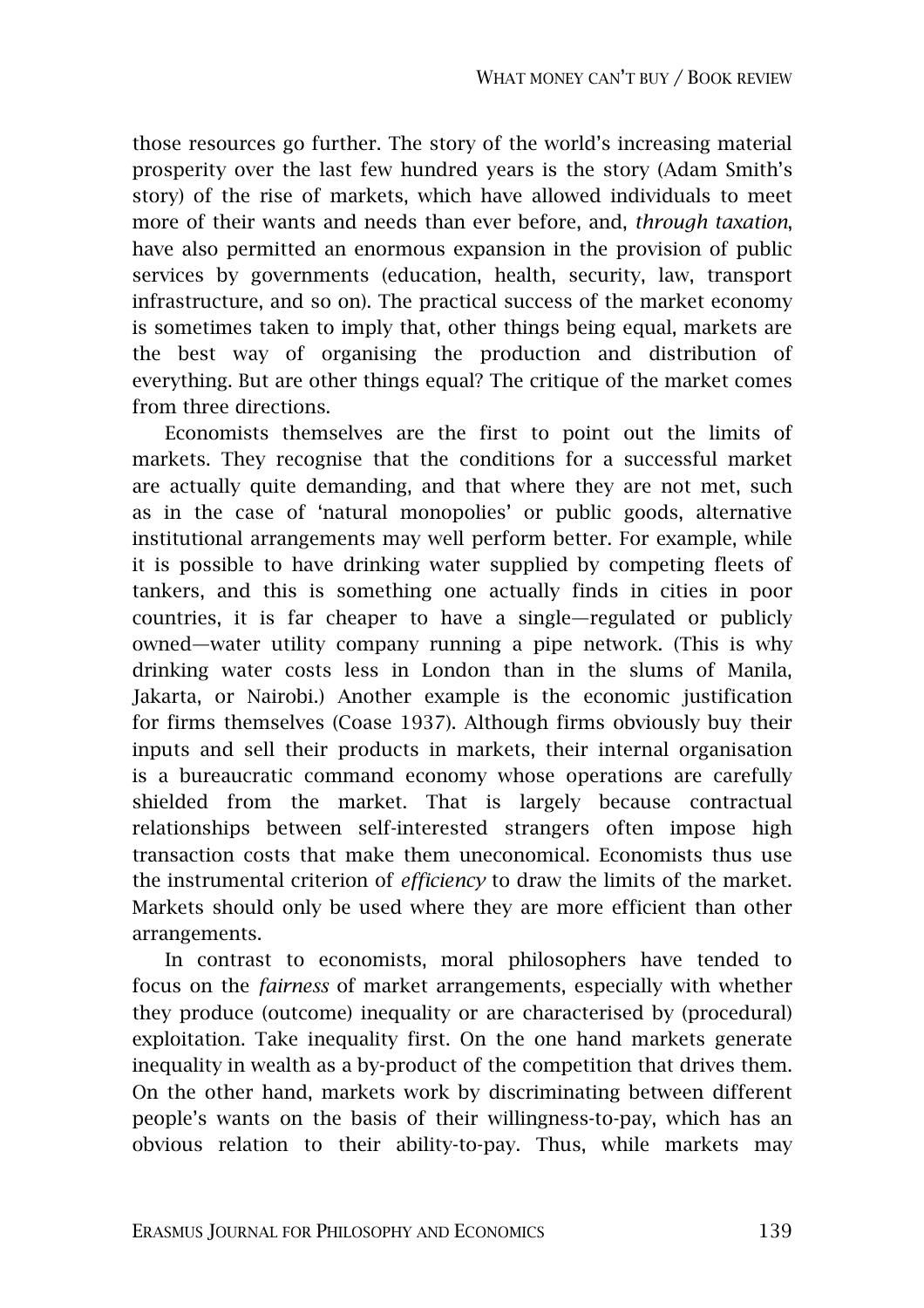increase the aggregate productivity of an economy, unless the purchasing power of market losers is somehow restored, such as by government intervention, they may not benefit much if at all from that prosperity.

Exploitation concerns the abuse of power within transactional relationships that undermines their moral legitimacy. Many contemporary economists argue that so long as transactions are voluntary, exploitation is impossible by definition. But that extrapolates too easily from institutional and social context. Individuals (or corporations) can take advantage of inequalities such as of wealth, legal rights, information, or their possession of some extraordinarily valuable good (like a scarce medicine) to 'offer' vulnerable people a choice they cannot refuse. Exploitation is endemic in real world (as opposed to ideal theoretical) capitalism, from sweatshops underpaying illegal immigrants to work in dangerous conditions, to payday loan companies preying on the poor, to pharmaceutical companies' extraordinary pricing of patented medicines to maximise the profits of monopoly rather than lives saved.

Note that exploitation can often be addressed by governments reforming and even deepening market institutions to make their performance better resemble the economist's ideal. For example, by empowering illegal immigrants to assert their equal labour rights; by supporting the development of alternative lending institutions for the poor (such as credit unions); and by introducing alternative incentives for innovation than intellectual property. But simply providing the exploited with more market *choices* without addressing their powerlessness may not be helpful. For example, allowing vulnerable people to send their children to work, to sell their kidneys, to work longer hours, and so forth, may merely open up new domains of immiseration (Satz 2010).

Sandel's critique is not about efficiency or fairness. Rather, he follows a third tradition in worrying about how the value or meaning of goods themselves is *corrupted* by going through markets. What is this corruption? Sandel argues that "[t]o corrupt a good or a social practice is to degrade it, to treat it according to a lower mode of valuation than is appropriate to it" (pp. 29-30). According to this hierarchy, scalping free tickets to a papal mass, accepting the children of 'donors' to prestigious universities, selling baseball memorabilia, and so on,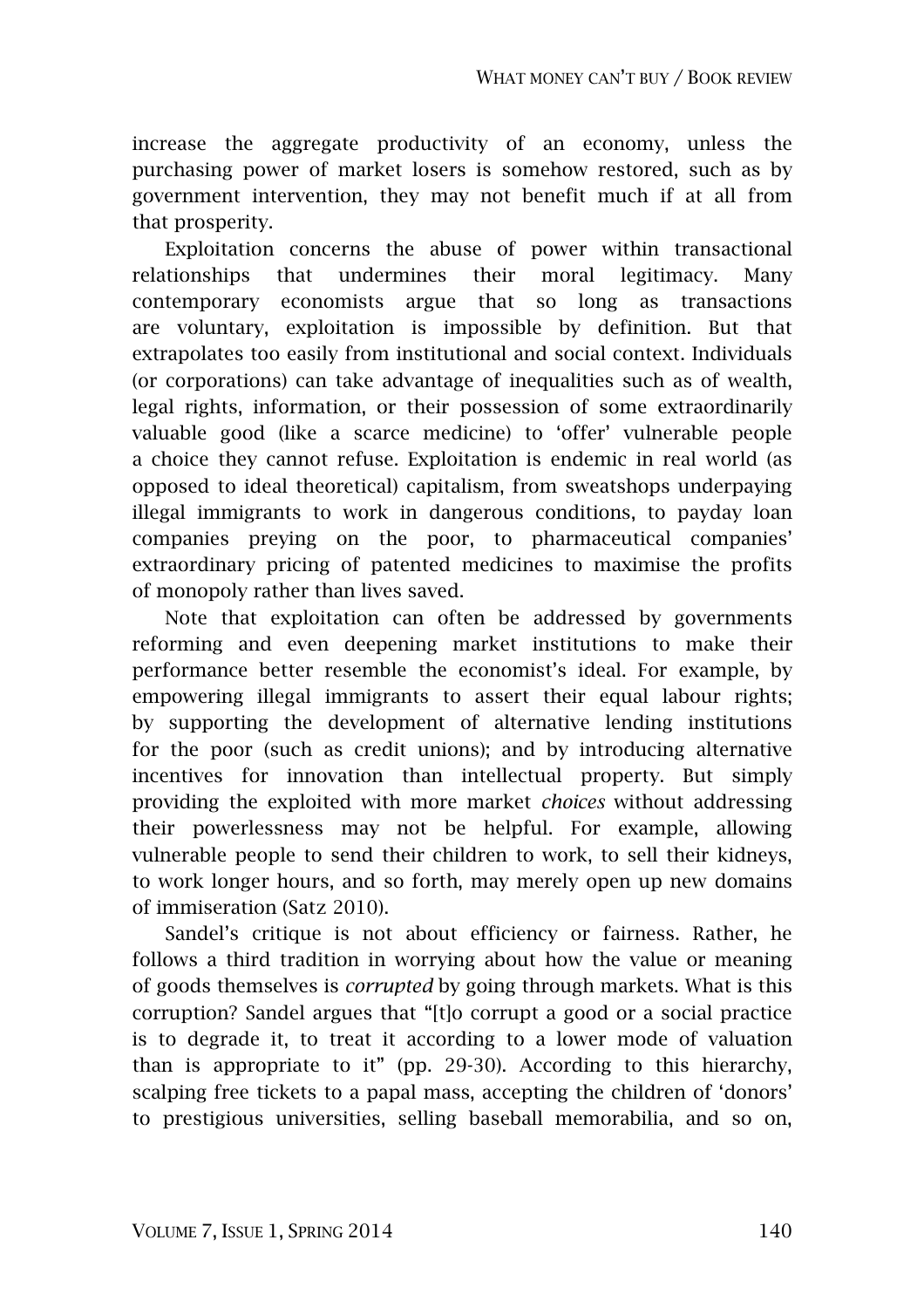degrades the nature of what is being sold. Selling such things profanes them.

The central failure of the book is Sandel's disinterest in developing his corruption critique systematically—philosophically. The references are telling. While dozens of economists are mentioned and often discussed in some depth, the philosophers like Michael Walzer (1983), Elizabeth Anderson (1993), and Margaret Radin (1996) most associated with developing this corruption thesis are almost entirely absent (a footnote acknowledges Anderson in general terms). Even Aristotle only receives a couple of lines. Indeed, the domination of economics is really quite astonishing—much of the theoretical level of the book consists of pitting the hack psychology of contemporary behavioural economics against a parody of neoclassical economics (which Sandel confuses with markets which he confuses with money). In contrast, sociology, the academic discipline actually tasked with investigating social meaning, is absent, with the exception of a famous but empirically outdated work by Richard Titmuss (1970). Even a casual glance into the sociological literature shows that the interesting issue is not *whether* 'the market' is bad for social relationships and morality but the complex dynamics of their interaction, such as how wages confer dignity as well as income, how couples negotiate the economic dimensions of intimate relationships (Zelizer 2009), and so on.

Sandel's economistic theoretical framework is complemented with dozens of (mostly American) newspaper stories of unconventional things being for sale. Sandel's principal rhetorical strategy appears to be to evoke disgust in his readers, at the idea of people being allowed to pay money to avoid queuing; companies buying and trading life insurance on their employees; rich people paying to hunt endangered species; poor people having themselves tattooed with a casino website address; etc. This strategy is distinctly limited.

First, the moral significance of what Sandel calls corruption is poorly explained. His case more or less begins and ends by evoking readers' disgust at the *ugliness* of the practices he identifies. Yet this seems a primarily aesthetic response—ugliness being a perception of impropriety between form and substance—that has no *prima facie* connection to moral value. "Yuk!" is not an argument, moral philosophers teach undergraduates in introductory classes. Basing moral appraisals on one's aesthetic response to appearances—the presence of dollar signs—leads to polemical excesses, such as claims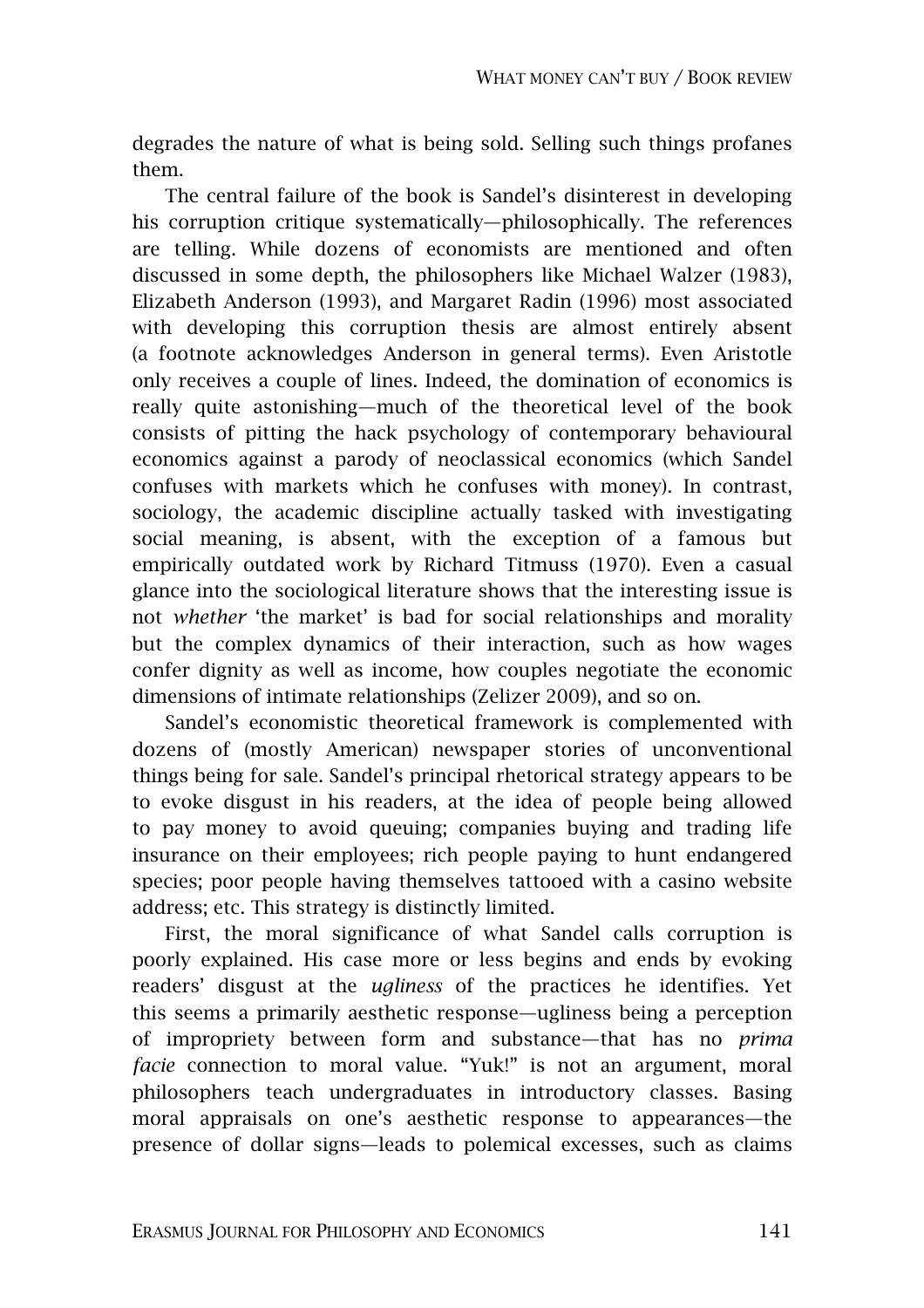that education, baseball, kidney transplants, friendship, parenthood, religion, and the like, are spoiled for everyone by the commercial innovations Sandel discusses.

Sandel has a point—transactional arrangements can *change* meanings and relationships, sometimes for the worse—but his method can only detect transgressions of convention, not their moral valence or significance. What might be called the zoning approach to moral philosophy focuses on whether things are in their rightful place, not whether it matters that they are. This interferes with—perhaps in this context I should say 'crowds out'—the more nuanced and persuasive case that Sandel sometimes tries to make. For example when he turns from explaining how paying children \$2 to read a book corrupts reading to the worrying domination of the cash incentives paradigm in American education policy circles (pp.  $40-43$ ).<sup>1</sup>

Second, it is *recent* transgressions that catch the eye, and thus the moral opprobrium. This makes Sandel's journalistic critique peculiarly specific to his time and place. He seems to benchmark the acceptable limits of the logic of buying and selling to what he grew up with. Thus he does not see life insurance itself as morally controversial, as it was in the 19th century, only such recent innovations as its use and trade by third parties such as employers. Advertising around baseball stadiums is fine since that was how things were when he was a child, but not on the bases! And so on.

The problem here is that Sandel's moral analysis seems hostage to whatever social norms happened to prevail in his formative years. It turns out that commercial innovations are quickly digested and normalised by society. For example it is now normal and hence morally invisible for politicians to pay professionals to write their speeches. Sandel spends several pages criticising the idea of paying someone to write your wedding toast. But if buying political speeches is fine, can we

 $\overline{a}$ 

<sup>1</sup> Indeed, I wish Sandel had developed the point further. Extrinsic motivations—i.e., incentives—have always been used to inculcate self-sustaining habits, as children are taught to eat their vegetables with the promise of desert. But it seems increasingly common for managers exercising bureaucratic power, and politicians responsible for public services, to rely entirely on extrinsic motivations (see Grant 2012). This attitude not only demeans the people under their power. Despite its apparent hard-nosed pragmatism it is also practically foolish, as a moment's consideration of the idea of paying someone to be honest or loyal will show. Sandel is surely mistaken to assert that paying children to read books is morally wrong or corrupting in itself. But if incentives—for teachers as well as students—have become the only or main resort of politicians and civil servants, that reflects a failure of imagination that impoverishes us all.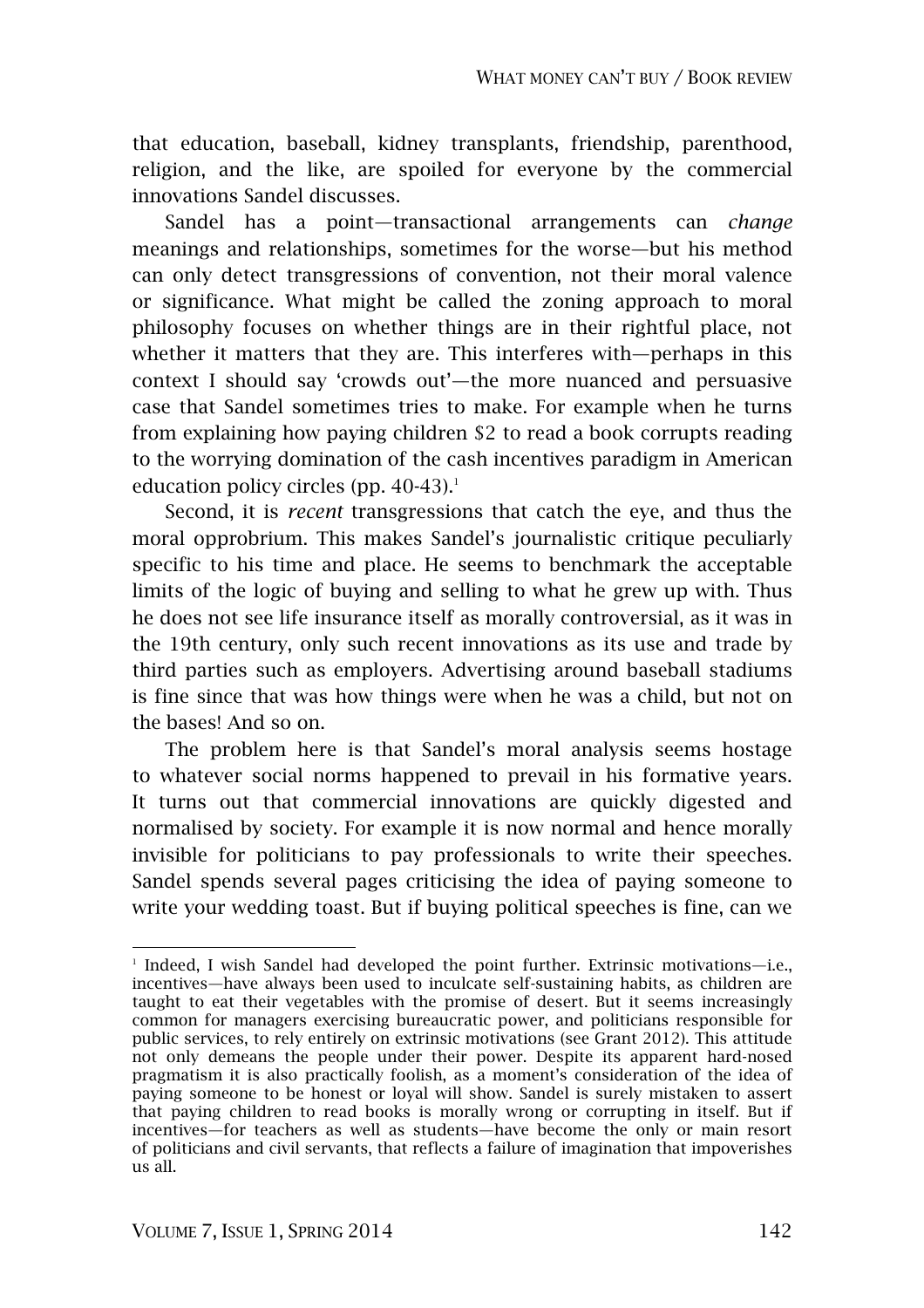really justify the general intuition Sandel appeals to, that a bought wedding toast has less value than an 'authentic' one? And can we have any confidence that that intuition will continue to be widely shared in 10 or 20 years?

Money is ubiquitous in a commercial society as the universal currency of remuneration. Activities which are not sufficiently remunerated will generally not be supplied, because it is not sustainable to produce them except as a kind of hobby (the difference between professional baseball and Saturday afternoon amateurs). It is therefore hardly surprising that all sorts of valuable things are supplied in exchange for money. Bibles are published and sold commercially (as is Sandel's book); elected politicians receive salaries; pharmaceutical companies put prices on their life-saving medicines; and so on. Sandel seems to accept all this. But then his criticism of *changes* to what he grew up thinking of as normal seems arbitrary. Why is it only in these 'new' cases that the appearance of money engenders corruption? Why does advertising inside novels pose a threat of corruption but not advertising inside news media?

Sandel's corruption thesis appears to lack the resources to critically analyse what is socially accepted as normal. If he had been born 30 years later, one can only suppose that he would think the vulgarities of baseball skyboxes and memorabilia markets were normal and right. Sandel's approach thus has a strong conservative orientation—an attachment to and desire to preserve things in their familiar form.

## **SANDEL'S ILLIBERAL POLITICAL SOLUTION**

Some left-leaning liberals (in the political philosophy sense of liberal) will endorse Sandel's book simply because it criticises markets. They should be careful. Sandel's is really a reactionary social conservative approach, and one that conflicts with many principles that liberals should hold dear.<sup>2</sup>

First, while Sandel dates the commercialisation of society to the 1980s market triumphalism of Ronald Reagan and Margaret Thatcher, he never mentions neo-liberalism, the dominant critical account of this developed on the left. His book attempts a cultural critique of market transgressions that quite deliberately sidesteps that ongoing political

 $\overline{a}$ 

<sup>2</sup> I do not mean to assert Sandel's political affiliation with any particular political party. Indeed, variations on his communitarian conception of political society animate, or at least appeal to, many on both the left and right of mainstream politics.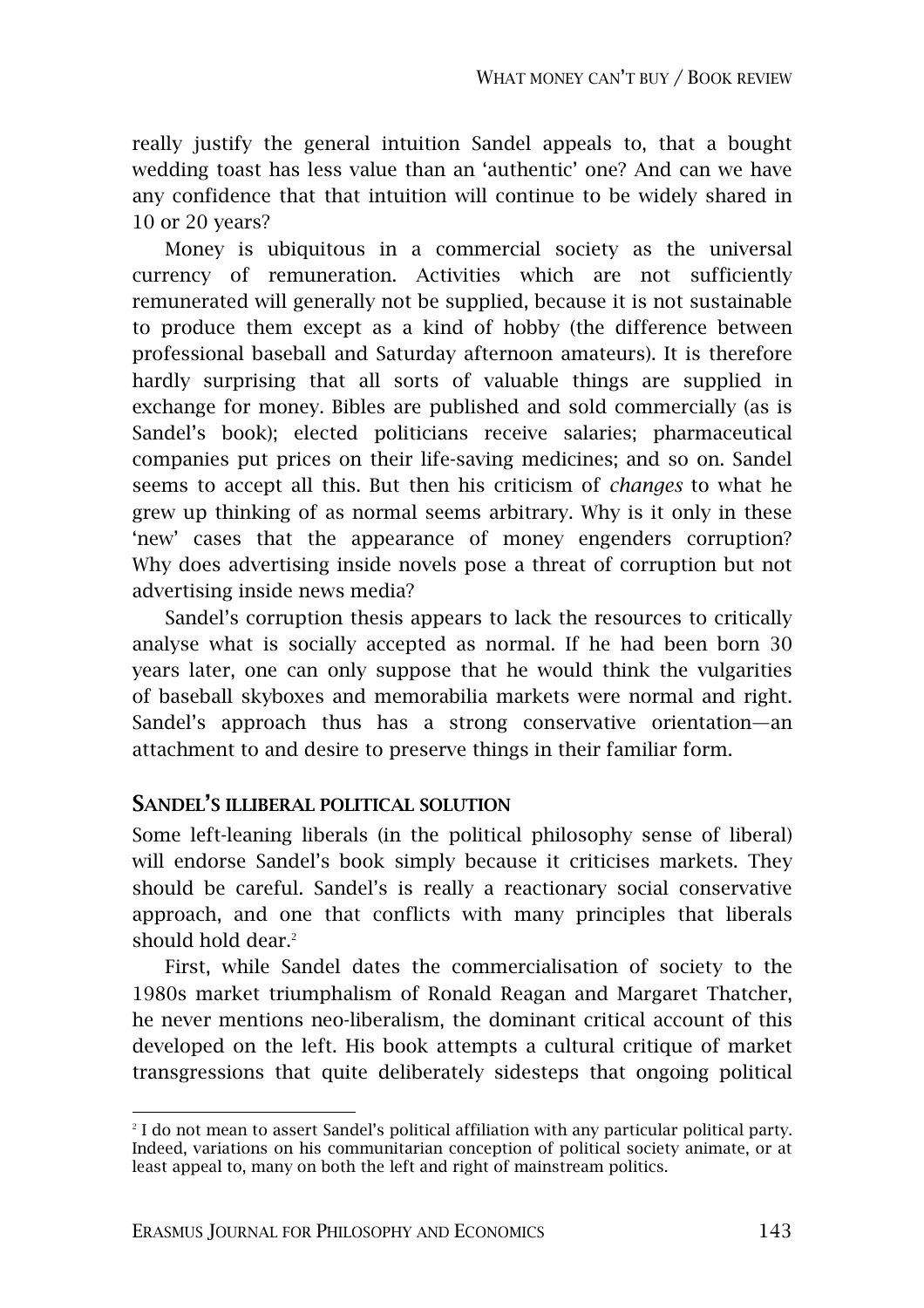debate about how conflicts between fairness, liberty, and prosperity should be resolved. But merely because Sandel is also a critic of the ideology of markets does not make him an ally of egalitarians, for he implicitly prioritises cultural integrity above concerns about fairness.

Sandel argues that the expansion of transactional arrangements comes at the expense of alternative 'moral' relationships and implies that this is always a bad thing. Yet liberal political philosophers have long noted that traditional social institutions are as capable of gross injustice and inhumanity as market ones, despite having the *form* of being animated by reciprocal benevolence and respect. In particular, they tend to generate cloying moral obligations that suffocate the individuality, rights and freedoms of lower status members of the community. Meaning is often preserved through oppression and facilitates exploitation.

It follows that the undermining of social ties and traditional values associated with the extension of the transactional economy can actually be worth fighting for, to free people from imprisonment in unchosen and degrading social norms and relationships. For example, the idea that the family should be a domain of love and solidarity protected from the heartless business of the world does not so much negate the scope for despotism within intimate relationships as help render such despotism beyond criticism or resistance (e.g., Sen 1990). Hence the long campaign by feminists for the civil right of women to paid work—the freedom to sell their labour in the market—and Susan B. Anthony's famous slogan "Woman must have a purse of her own".

Second, is the general dangerousness of the amorphous but visceral concept of corruption, which has a long association with intolerant strains of political conservatism, for example, in support of racist politics. The problem is that 'corruption' refers to the category of those transgressions of social norms that trigger a moral disgust reflex and, despite Sandel's claims to the contrary, this is a mode of moralising rather than of critical reflection. For instance, the claim that gay marriage corrupts the traditional institution of marriage works in just the same way as Sandel asks us to think about his examples. The rhetoric of purity and pollution presents a danger not a wonderful opportunity for the liberal conception of democracy, for it is a licence for imposing the private moral beliefs of the powerful or the many over the rights of minorities.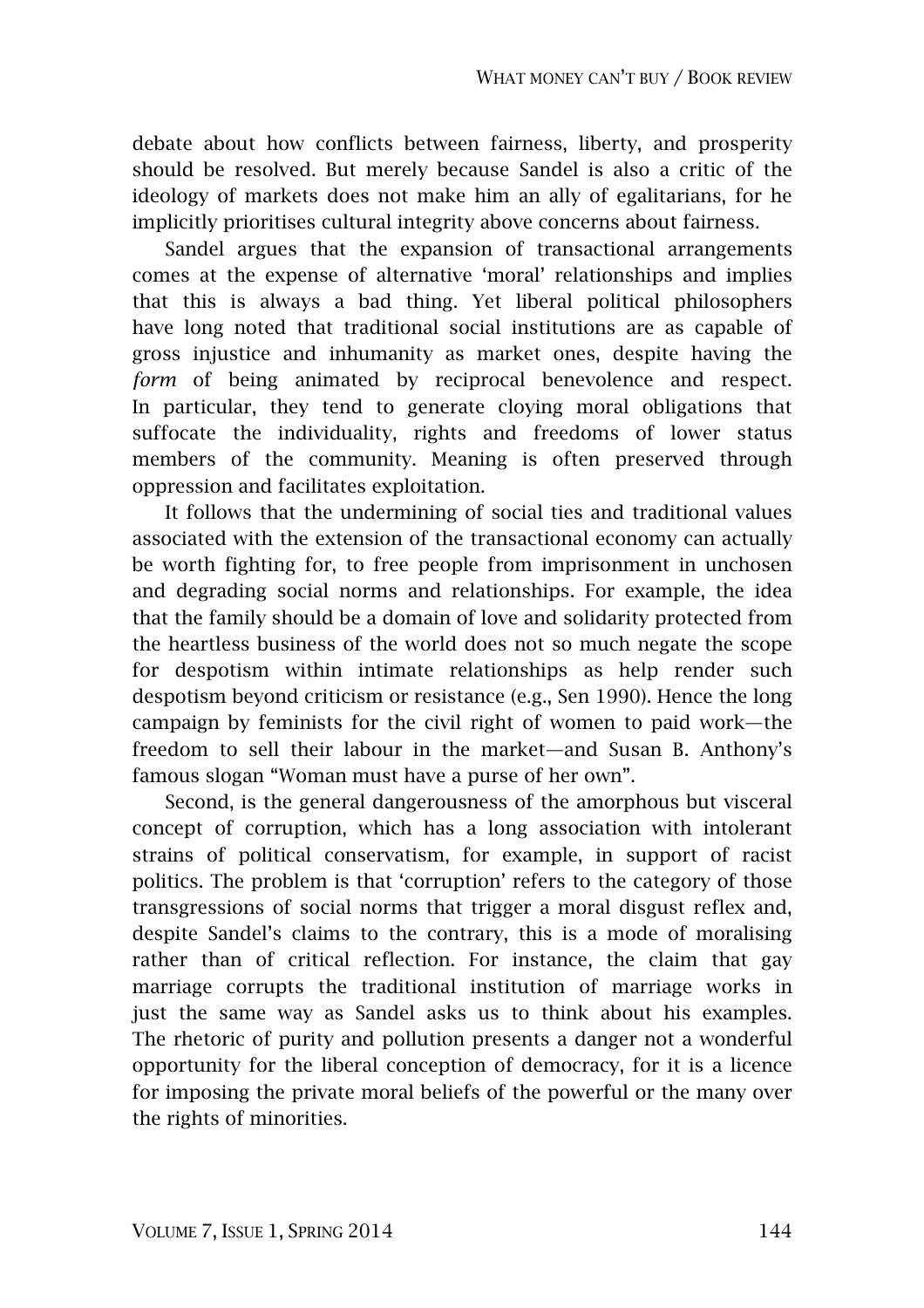Sandel's implicit illiberalism should not be surprising—after all, he made his name as a communitarian critic of Rawls's political philosophy. Like 'defenders' of straight marriage, Sandel is anxious to politicise value questions. Contemporary US politics is "empty of moral and spiritual content", because it involves endless argument over things like taxes and spending but "fails to engage with big questions that people care about" (pp. 14-15). In particular, Sandel argues that a community should ask itself the Aristotelian question—what are such activities as education and baseball *for*?—and thus determine how they should be valued and how they should treated (pp. 153-154). Sandel never really elaborates on this political dimension of his argument. Perhaps because he recognises that few readers would be willing to go all the way along with this illiberal view of politics as a space for determining what thick set of values should animate an entire society, for example whether America is a Christian nation.

The liberal conception of politics is committed to separating the private and public spheres, to secluding a substantial domain of individual life from public scrutiny and collective decision-making. Liberal institutions like markets and secularism help realise this dichotomy by privatising contentious moral issues rather than politicising them. (In an ironic twist on his zoning approach to moral philosophy, here it is exactly the market's role in separating private and public domains that Sandel objects to (pp. 15-16)). From the liberal perspective it simply isn't the business of democratic politics to make decisions about how everyone in society should value baseball, and to ban whatever might corrupt that purpose, such as the trade in memorabilia, moneyball methods of selecting players, or seat-pricing differentiation criticised by Sandel. To the contrary, liberal polities deliberately make space for the endogenous and spontaneous creation of new practises and values from the free interaction of individuals. Liberal democracy is also comfortable with and committed to respecting value pluralism, not least because the burdens of judgement identified by John Rawls lead to persistent disagreements even between reasonable people (Rawls 2005, 54-58). Sandel notes that the 'true purpose' of many of the goods, relationships, and activities he discusses is contested. But he asserts that a community can determine the single right answer to such value questions and that this is what democratic politics is for.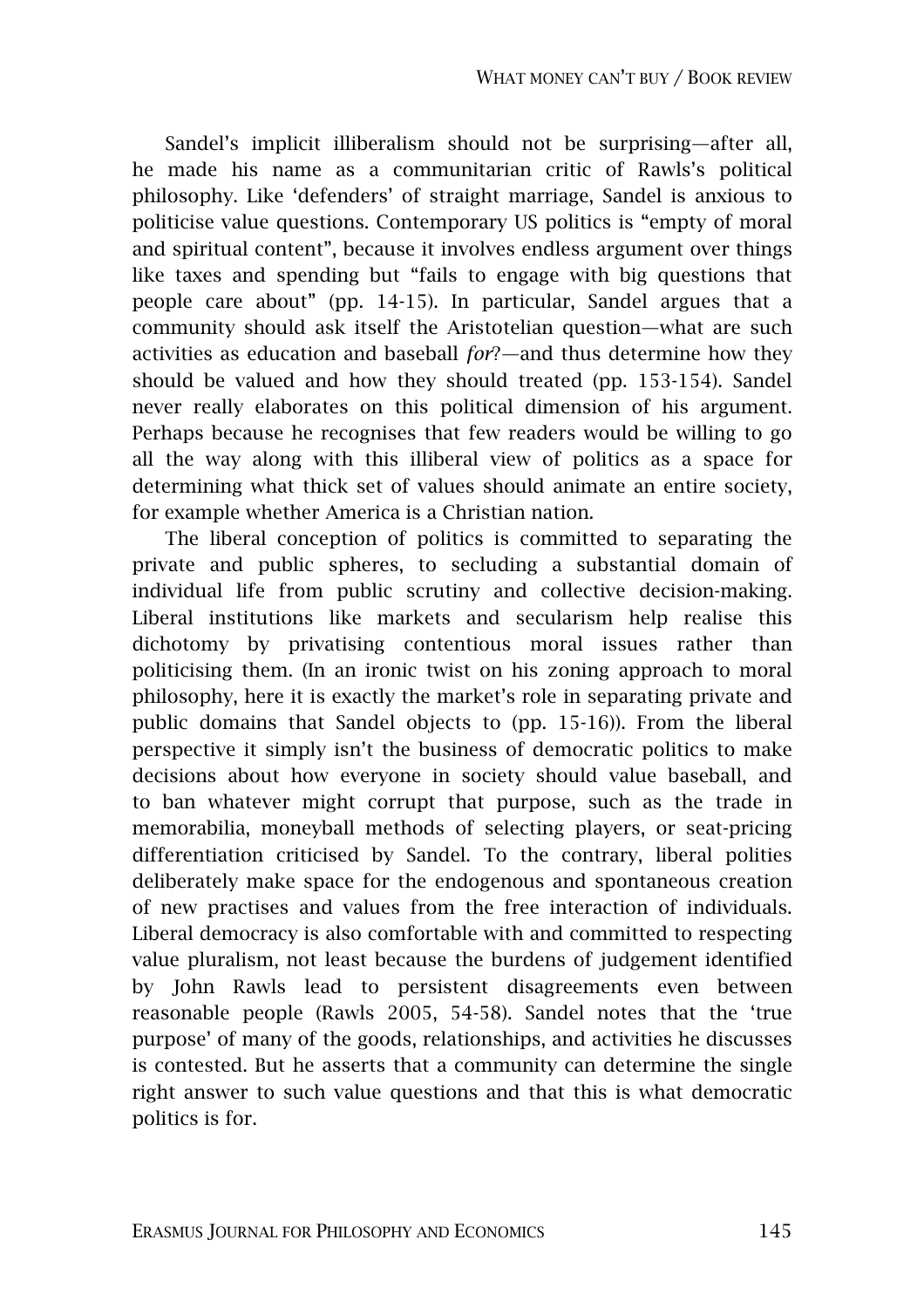#### **AGAINST RAPACIOUS CAPITALISM**

Clearly I am not a big fan of Sandel's corruption thesis. Yet his book can also be read in a more general way as a critique of the *scale* of incursions of commercial practises into our civic and private life. Many of Sandel's examples relate not to the theme of market corruption but to what I call 'rapacious capitalism', which is characterised by the treatment of human beings (and everything else) only as a means, as an object of cold calculation, as a site of potential profit. The cumulative effect of Sandel's myriad examples is to expose the prevalence of this rapaciousness, and to arouse a healthy attitude of critical resistance to it.

Rapacious capitalism is the translation of the all too human drive to dominate and exploit others into the structures and relationships of capitalist society. It has many dimensions, from the political to the environmental. At the political level, for example, we see multinational companies and rich individuals exploiting loopholes in the international tax system to evade regulatory oversight and avoid paying their fair share. Industries like finance and oil & gas co-opt our democratic institutions to transfer the risks and costs of their business models onto society as a whole. And so on.

Rapacious capitalism inflicts its greatest harms on the vulnerable (such as hourly workers, or livestock animals). Yet even the middle-class readers of Sandel's book know what it is to be relentlessly targeted for commercial exploitation. The internet for example, once idealised as a worldwide democratic commons, has been commercialised so thoroughly that every time we go online our identities are being tracked and hacked to be sold off to third parties, who will use the resulting profiles to target us ever more assiduously. Advertising itself, a dominant motif in Sandel's book, is built on the exploitation of property rights loopholes. It consists of the sale of our attention between third parties without our consent. The intrusion of advertising into more and more spaces in modern life—our clothes, our fruit, eggs, stamps, police cells, toilets, inside novels, poor people's foreheads, and so forth makes one long for spaces of tranquillity free from its incessant intrusive manipulations (much as Sandel longs for the baseball of his childhood memory). A recent *New Yorker* short story about a family visit to a theme park portrays the ordinary individual's experience of rapacious capitalism rather well: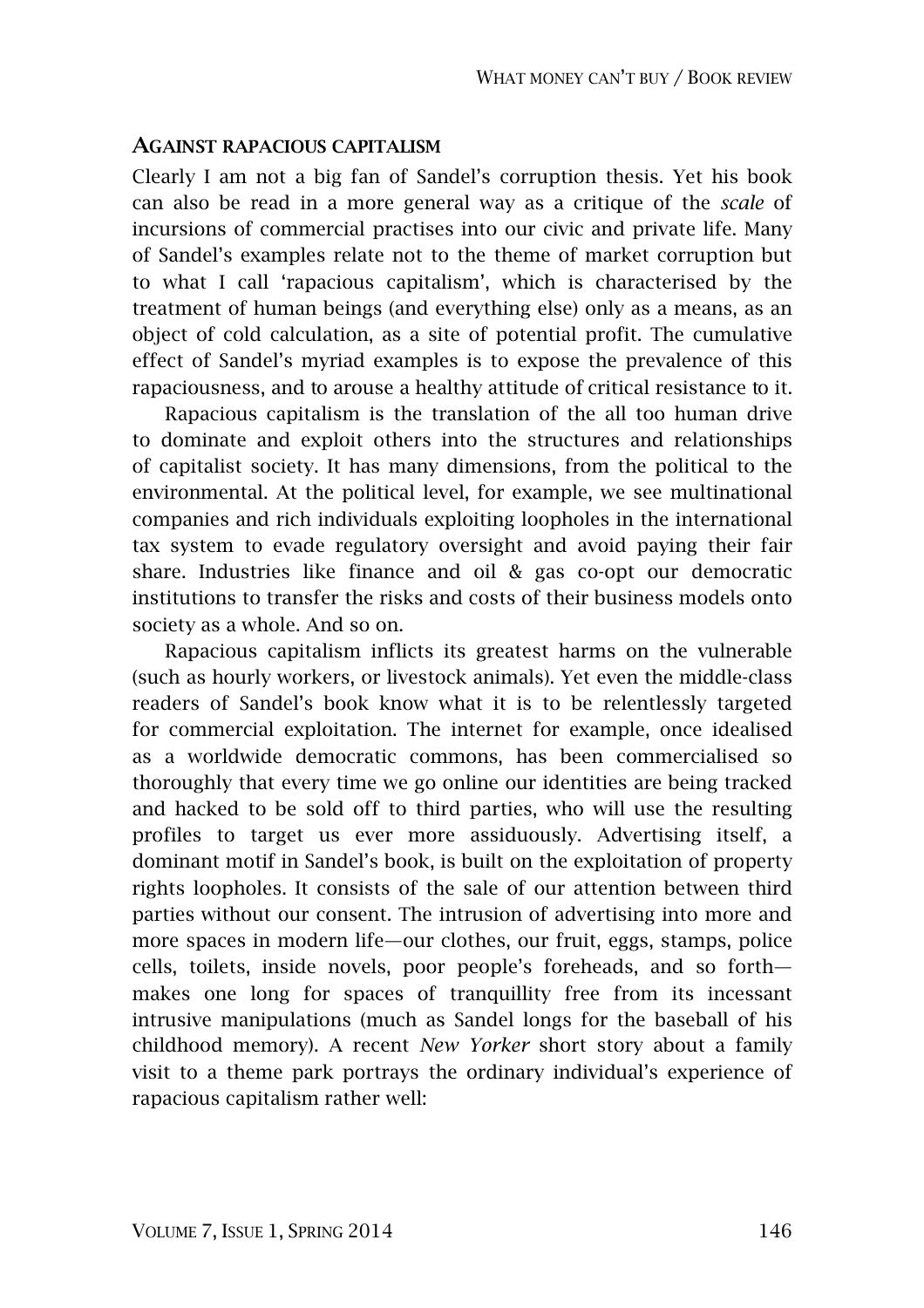He felt squeezed into grooves of expertly predicted responses and behavior, of expenditures of sweat and hilarity and currency from his wallet and also his soul. He was as helpless as a pinball coursing in a table-top machine... It struck him now that the park's design was somehow alimentary. You were being engulfed, digested, shit out (Lethem 2014, 59-60).

This rapacious capitalism is what unites the moral philosopher's critique of the exploitative dimensions of capitalism with Sandel's concerns about the degrading effects of commercial incursions into our private and civic life. It is why such apparent trivialities as adverts appearing on grocery store fruit and eggs should be classed together with the systemic targeting of children by merchandisers and advertisers, in and out of school. (Sandel notes that advertising to children in America has increased more than 150 fold since the early 1980s.)

Rapacious capitalism is not a new problem. The corollary of the tendency to gentle manners produced by mutually beneficial trade (the providential *doux commerce* thesis promoted by Hume, Smith, and Montesquieu) is the tendency to hyper-aggressiveness produced by competitive rivalry between economic players for that trade. As in warfare, such hyper-aggression corrupts our sense of morality and wreaks devastation upon societies and individual lives. Yet it is not inevitable. As Adam Smith put it in the *Wealth of nations*,

The violence and injustice of the rulers of mankind is an ancient evil, for which, I am afraid, the nature of human affairs can scarce admit of a remedy. But the mean rapacity, the monopolizing spirit of merchants and manufacturers, who neither are, nor ought to be, the rulers of mankind, though it cannot perhaps be corrected may very easily be prevented from disturbing the tranquillity of anybody but themselves (IV.3.38).

Indeed, controlling this dangerous aspect of capitalism has always been a core political project, and a central theoretical topic in ethics and theology. Most recently, a long political struggle to domesticate capitalism without smothering its positive potential culminated in the postwar 'golden age' when anti-trust legislation, regulatory agencies, civil rights, social insurance, unions, and the rest seemed to have contained its worst excesses. So Sandel gets something right when he identifies a change in the character of capitalism from the Reagan era onwards as those constraints were dismantled or allowed to decay.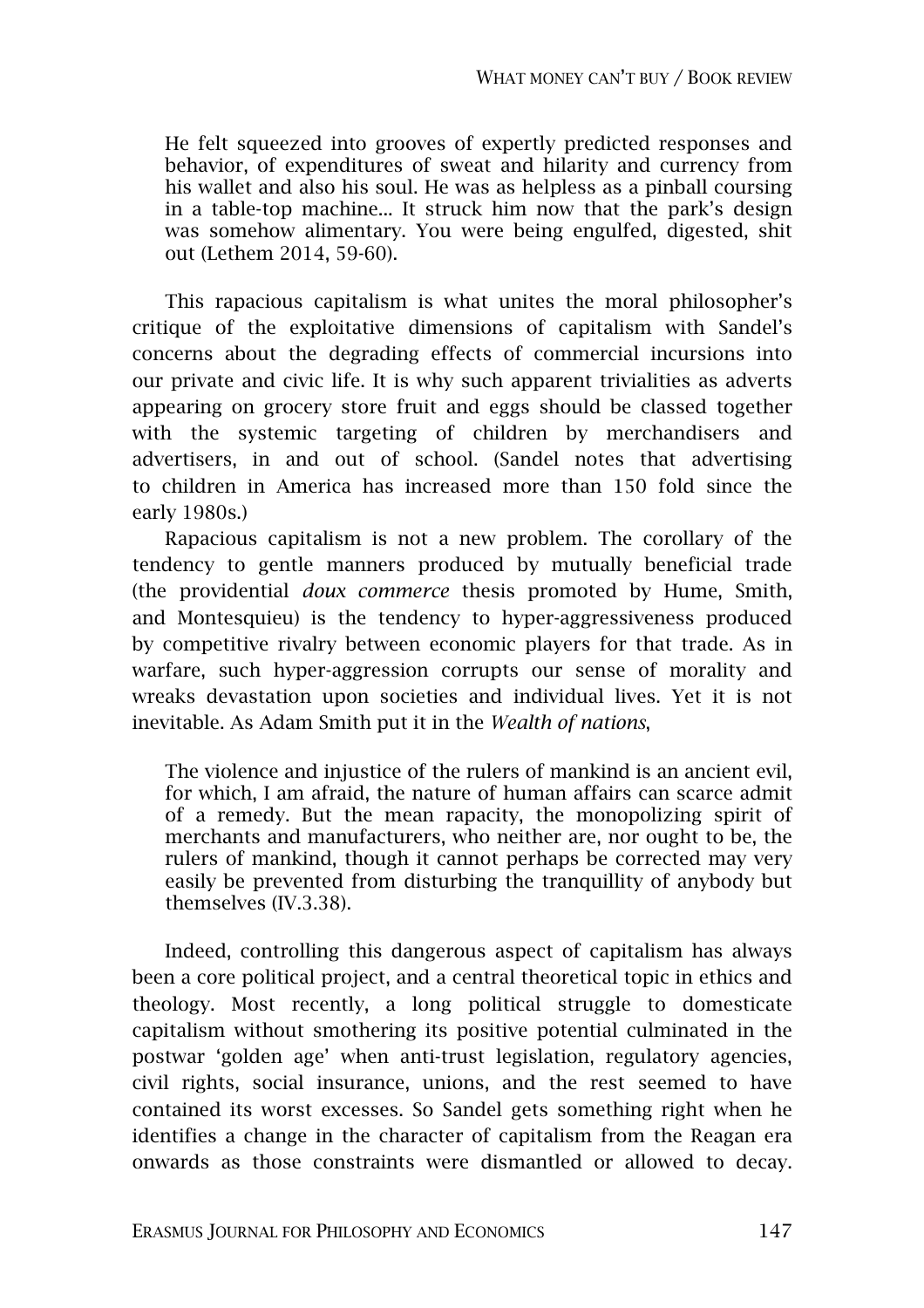But I think Sandel is wrong about the source of this kind of corruption. Our institutions have not been corrupted by subtle changes in meaning brought about by dollar signs, but by an out of control beast that feeds off money.

I agree with Sandel that we need to tame capitalism again, so that it works for us rather than tries to eat us, and that this is a political rather than an academic project—about democratic deliberation over the public interest and the functioning of our social institutions, and the marshalling of popular opinion into electoral outcomes and political change. But I disagree with Sandel that this political project should be concerned with determining the 'true meaning' of things like baseball. Rather, it seems to me that what is required is a new social compact for the 21st century that will channel the benefits of commercial society to all in a fair way and protect all of us, but especially the most vulnerable, from its excesses and depredations.

#### **REFERENCES**

- Anderson, Elizabeth. 1993. *Value in ethics and economics*. Cambridge (MA): Harvard University Press.
- Coase, Ronald H. 1937. The nature of the firm. *Economica*, 4 (16): 386-405.
- Grant, Ruth W. 2012. *Strings attached: untangling the ethics of incentives*. Princeton: Princeton University Press.
- Herzog, Lisa. 2013. Markets. In *The Stanford Encyclopedia of Philosophy*, edited by Edward N. Zalta. http://plato.stanford.edu/archives/fall2013/entries/markets/
- Klein, Naomi. 1999. *No logo: taking aim at the brand bullies*. New York: St. Martins Press.
- Lethem, Jonathan. 2014. Pending vegan. *The New Yorker*, April 7, 2014.
- Polanyi, Karl. 1944. The great transformation: the political and economic origins of our time. Beacon Press.
- Radin, Margaret Jane. 1996. *Contested commodities*. Cambridge (MA): Harvard University Press.
- Rawls, John. 2005. *Political liberalism* [expanded edition]. New York: Columbia University Press.
- Satz, Debra. 2010. *Why some things should not be for sale: the moral limits of markets*. Oxford: Oxford University Press.
- Sen, Amartya. 1990. Gender and cooperative conflicts. In *Persistent inequalities: women and world development*, ed. Irene Tinker. Oxford: Oxford University Press, 123-149.
- Titmuss, Richard M. 1970. *The gift relationship: from human blood to social policy*. New York: Pantheon Books.
- Walzer, Michael. 1983. *Spheres of justice: a defense of pluralism and equality*. New York: Basic Books.
- Zelizer, Viviana A. 2009. *The purchase of intimacy*. Princeton: Princeton University Press.

VOLUME 7, ISSUE 1, SPRING 2014 148